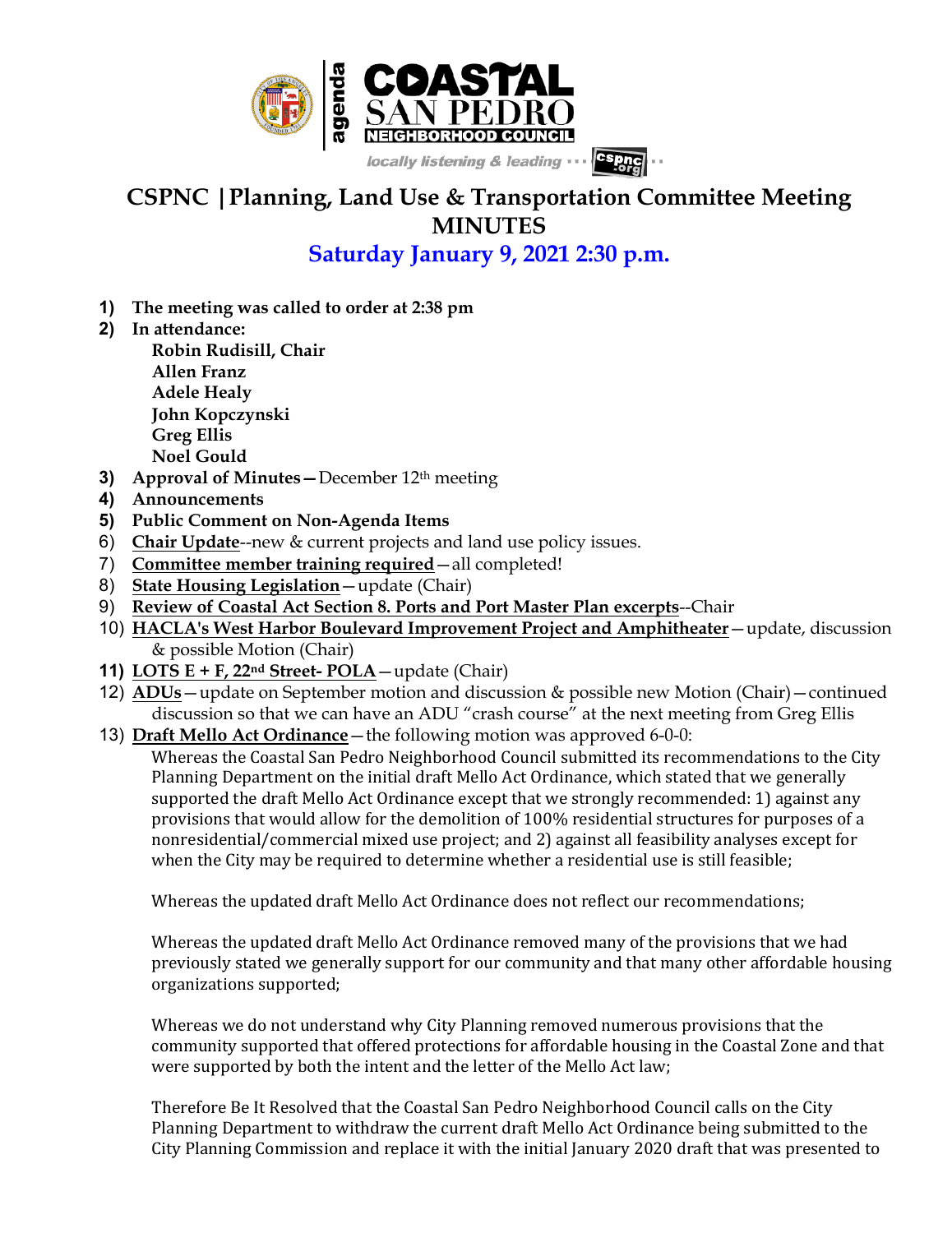community members at community meetings in 2019-2020, incorporating community comments reflecting the call to ensure the permanent Mello Act Ordinance provides clarity and stronger provisions to create and preserve affordable housing within the Coastal Zone.

#### 14) **Properties in disrepair**—discussion and possible Motion (Adele Healey)

## 15) **Urban Forestry Street Tree Report for Coastal San Pedro—inventory of trees in San Pedro:**

**https://streetsla.lacity.org/sites/default/files/coastal\_san\_pedro.pdf** the following motion was approved 6-0-0 : Urban forestry and street tree planning should be based on San Pedro Urban Greening Plan

Whereas the City of Los Angeles has launched a program—StreetsLA --to encourage planting of street trees, citing aesthetic, economic, and environmental benefits; and

Whereas San Pedro has a formally adopted urban greening plan encouraging the use of locally native plant species and citing their more efficient adaptation to local climate and soil conditions, their reduced water demand compared to most non-natives, and their superior habitat value for native species of birds, butterflies, bees, and other wildlife; and

Whereas San Pedro has a strong aversion to replacing distinctive local features with generic substitutes that erase the history, heritage, and character of the area; and

Whereas the City's StreetsLA Urban Forestry Summary for Coastal San Pedro documents the fact that the five most common street tree species currently found in Coastal San Pedro are all non-natives, including Mexican fan palm, king palm, queen palm, Canary Island date palm, and Indian laurel fig; and

Whereas the same Urban Forestry Summary's list of Coastal San Pedro's top four "unique and distinct" trees also consists entirely of non-native species, including Indian laurel fig, carrotwood, jacaranda, and bottle tree; and

Whereas local suppliers including the Palos Verdes Peninsula Land Conservancy, the South Coast Chapter of the California Native Plant Society, among others, can provide locally-native plant stock (as distinct from related plant stock adapted to, and taken from, other areas such as the Central Valley or the Coachella Valley);

Therefore Be It Resolved that the Coastal San Pedro Neighborhood Council strongly encourages the City of Los Angeles to base its local urban forestry and street tree planning on the existing San Pedro Urban Greening Plan, and to give priority to locally native species, including California sycamore, Catalina cherry, coast live oak, toyon, laurel sumac, and lemonade berry, that provide the greatest ecological, environmental, and economic advantages.

### 16) **2105 Paseo del Mar**—transferred to Coastline & Parks

17) **3702 South Parker; 945 West 37th Street**—no response from planner--discussion & possible Motion (Chair)

### **#18 – 31 PROJECTS BEING MONITORED**

- 18) **1309 Pacific appeal** --discussion and possible motion (Chair)
- 19) **2111 Pacific**--discussion and possible Motion (Chair)
- 20) **2505 Patton**—discussion & possible Motion (Chair)
- 21) **676 W. 38th Street**—monitor as not a duplex as owner is claiming
- 22) **2275 W. 25th Street/remodel of Golf Clubhouse**—discussion & possible Motion (Noel Gould)
- 23) **3011 Carolina**—discussion & possible Motion (Noel Gould)